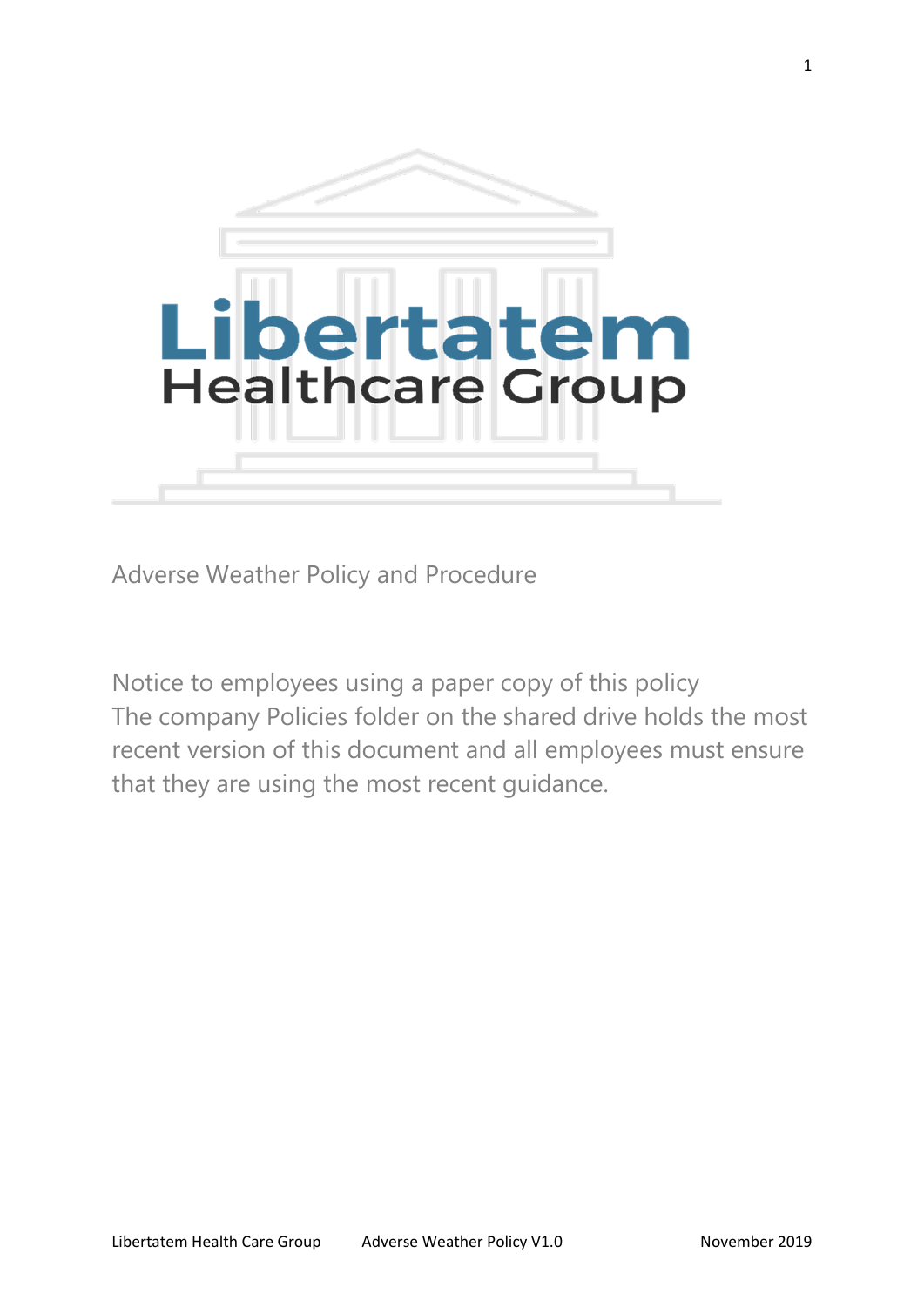# **Document Control**

| <b>Document Name</b>                 | Adverse Weather Policy and Procedure                                                                                                                                                 |  |  |
|--------------------------------------|--------------------------------------------------------------------------------------------------------------------------------------------------------------------------------------|--|--|
| Author                               | Karen Hodgkinson                                                                                                                                                                     |  |  |
| <b>Purpose</b>                       | To provide guidance to LHG staff and support workers on safe<br>working practices and expectations on how service will be<br>maintained during periods of cold and inclement weather |  |  |
| <b>Compliant with CQC Regulation</b> | 12                                                                                                                                                                                   |  |  |
| <b>Approval Date</b>                 | 20.11.2019                                                                                                                                                                           |  |  |
| <b>Publication Date</b>              | 20.11.2019                                                                                                                                                                           |  |  |
| <b>Review Date</b>                   | November 2022                                                                                                                                                                        |  |  |
| <b>Distribution</b>                  | All staff                                                                                                                                                                            |  |  |

# **Version Control**

| <b>Version</b> | Date       | <b>Amended by</b> | <b>Comments</b>      |
|----------------|------------|-------------------|----------------------|
| V1.0           | 20.11.2019 | Karen Hodgkinson  | New document created |
|                |            |                   |                      |
|                |            |                   |                      |
|                |            |                   |                      |
|                |            |                   |                      |
|                |            |                   |                      |
|                |            |                   |                      |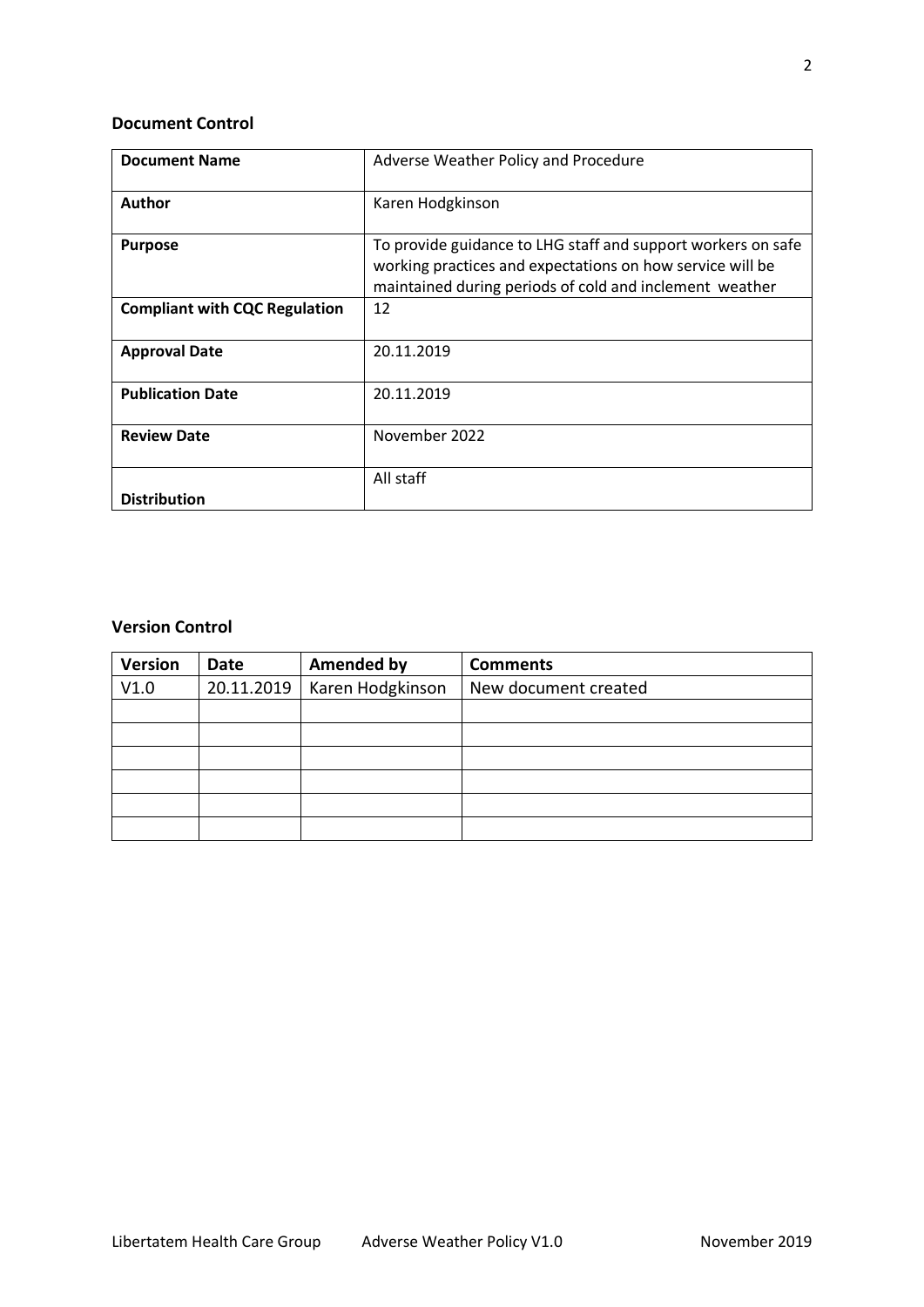# **Contents**

| Subject                       | <b>Page Number</b> |
|-------------------------------|--------------------|
| Policy statement              |                    |
| Aim                           |                    |
| Scope                         |                    |
| Roles and Responsibilities    |                    |
| Arrangements for home working |                    |
| <b>Weather Warnings</b>       |                    |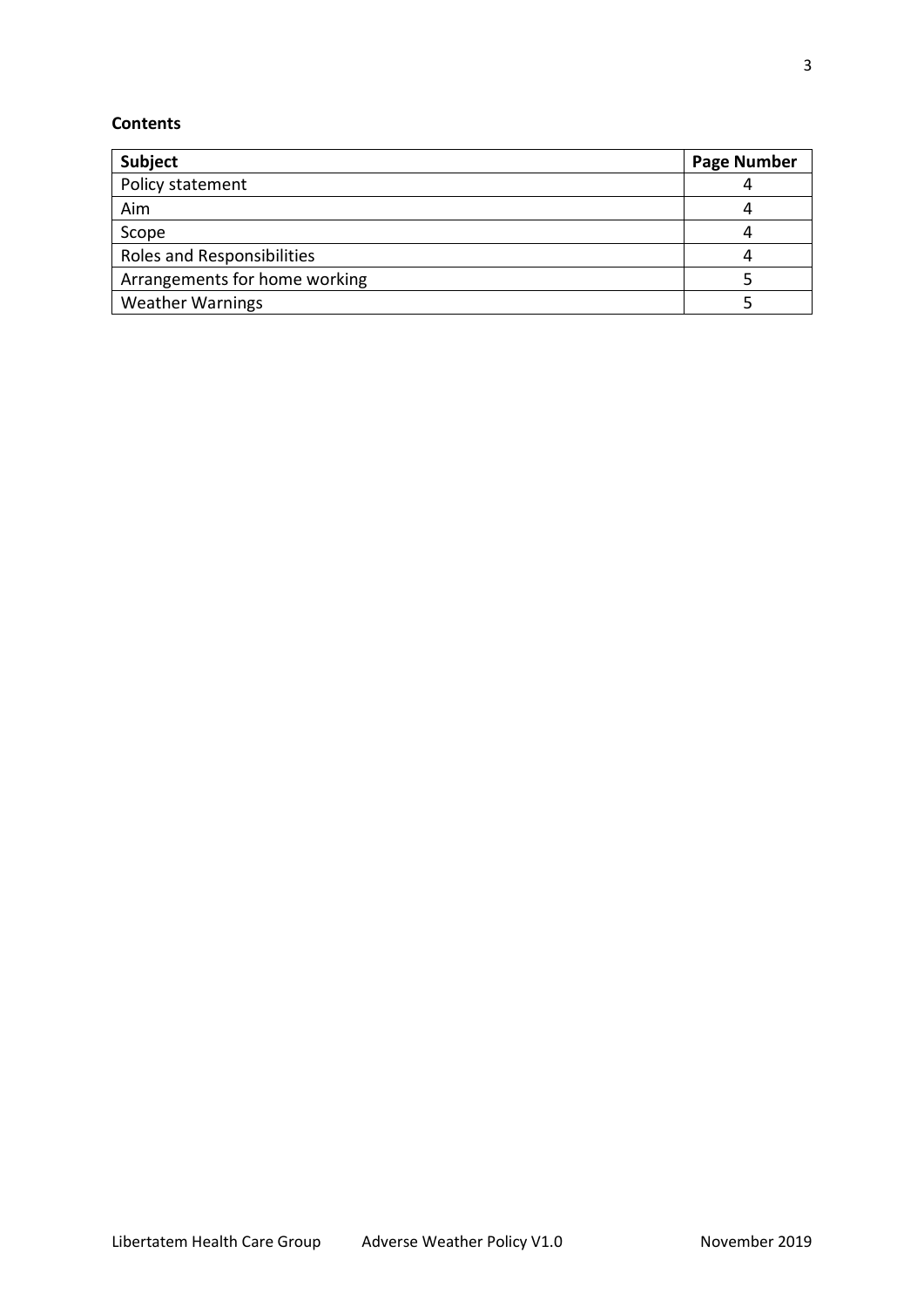#### **POLICY STATEMENT**

During periods of adverse weather Libertatem Healthcare Group continues to provide a service to our clients. Whilst we recognise that some employees may experience difficulty in reporting for work and appreciate the efforts made by employees to do so, it is the responsibility of every employee to make their own arrangements to get to work in the event of adverse weather conditions. Libertatem Healthcare Group expects that all employees will make every reasonable effort to attend work when their normal transport arrangements have been disrupted due to extreme weather conditions.

#### **AIMS**

The aim of this policy is to ensure that when employees do face exceptional difficulties as a result of adverse weather conditions that all employees are treated in a fair and consistent manner.

#### **SCOPE**

The Adverse Weather Policy and Procedure is designed to give guidance and support to managers and employees in the event of adverse weather conditions which cause major disruption to travel services i.e. rail, road or air thus severely affecting the ability of employees to attend work, or where weather conditions deteriorate significantly whilst employees are at work. Adverse weather conditions usually arise from very heavy snowfalls and drifting snow but may also include exceptionally high winds, volcanic ash or flooding. This policy applies to all employees.

#### **Roles and responsibilities**

#### **Employees**:

- Have a responsibility to make every reasonable effort to attend work in circumstances where adverse weather has struck and is affecting travel.
- Have a responsibility to familiarise themselves with the weather warning system and how to interpret the advice contained in a weather warning.
- Have a responsibility to plan ahead, particularly where a weather warning has been issued and consider alternative options for travelling to and from work.
- Have a responsibility to maintain effective channels of communication with their line manager (or designated manager) and colleagues.
- Have a responsibility to take account of their own health, safety and wellbeing in making decisions about setting out to and from work, and in circumstances where travel is a routine part of the job.
- Have a responsibility to consider alternative options for child care arrangements in case of early closure of schools.
- Have a responsibility to consider the health, safety and wellbeing needs of their colleagues.
- Staff who do not make contact will be registered as absent without authorisation and their pay may be withheld.

#### **Line Managers:**

- Have a responsibility to ensure that all decision making is guided by the principle of reasonableness, taking into account relevant individual circumstances, as necessary.
- Have a responsibility to maintain effective channels of communication with their teams and to ensure that staff have the opportunity to see any severe weather notifications issued by the organisation.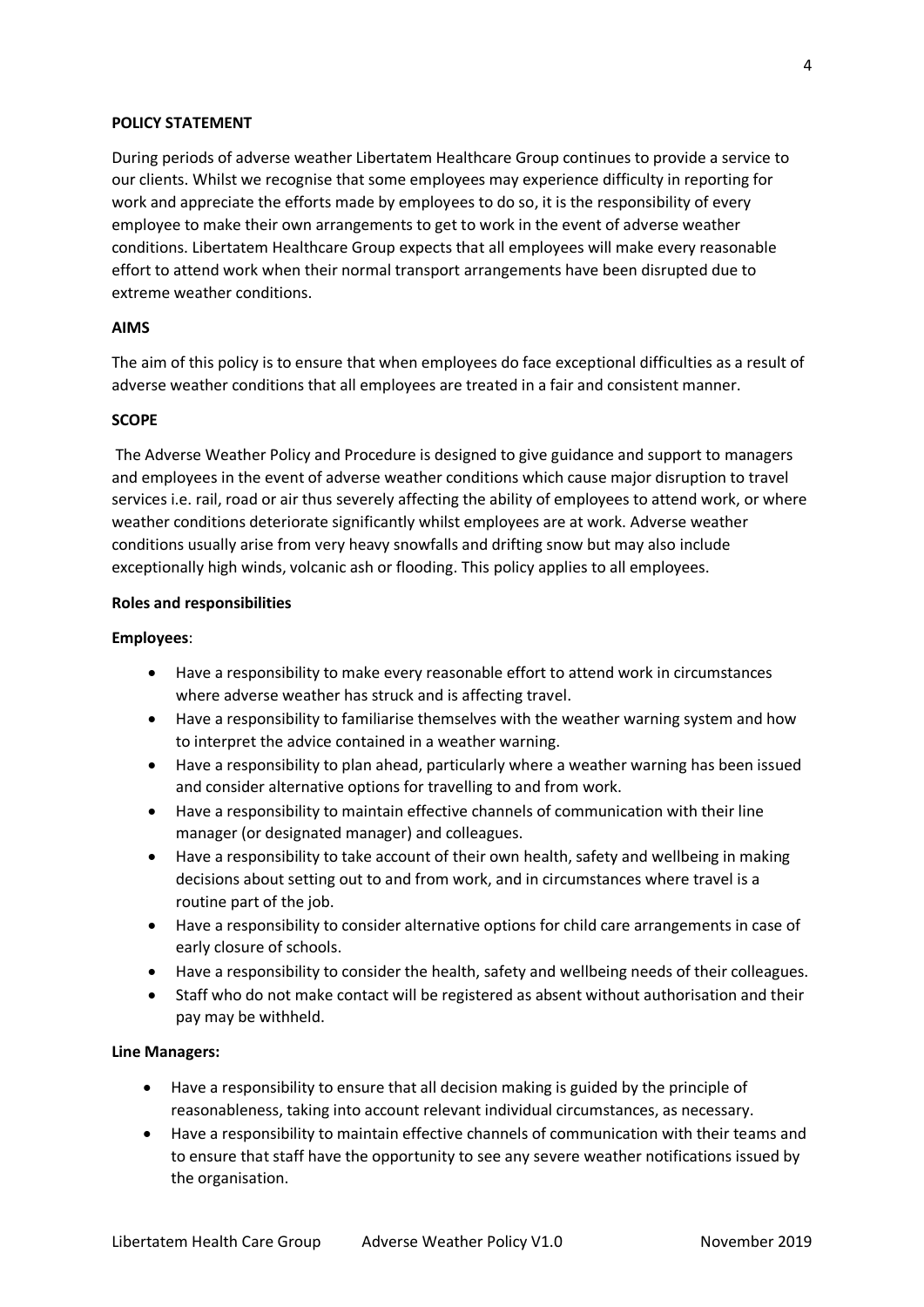- Have a responsibility to make all reasonable endeavours to maintain awareness of the circumstances of their team members, including their whereabouts and proposed travel arrangements.
- Have a responsibility to liaise with the Directors and Registered Manager to ensure that timely action can be taken.
- Have a responsibility to consider the health, safety and wellbeing needs of their workforce.
- Have a responsibility to make team members aware of arrangements for maintaining essential service provision.

# **Directors and Registered Manager**

- Have a responsibility to set out clearly what staff and managers should do when Met Office weather warnings are issued and to advise staff where a weather warning has been issued.
- Have a responsibility to reflect the information and advice that is given in Met Office weather warnings and alerts.
- Have a responsibility to make this policy visible in the workplace and encourage staff at all levels to consider its implications for them.
- Have a responsibility to do all that is practicable to maintain effective communications with all staff.
- Have a responsibility to identify, where possible alternatives to support employees to safely attend arranged work for example use of local hotels
- Have a responsibility to encourage flexible working practices for those who can, to work from home.
- Have a responsibility to ensure managers are aware of resilience arrangements being put into place to maintain essential service provision.
- Have a responsibility to consider the health, safety and wellbeing needs of all staff.

# **Arrangements for working at home**

Home working may be an appropriate alternative to reporting for work, where staff are unable to reach their normal place of work or an alternative base. In these cases, arrangements for working at home should only be made following agreement with line management. Decisions about whether home working is appropriate will depend on the staff member's role, whether they have the equipment to work safely from home.

In adverse weather conditions, working from home should not be viewed as an alternative to normal working arrangements if staff are able to attend work.

## **Weather Warnings**

The Met Office issues weather warnings when severe weather has the potential to impact the UK.

The Met Office issues warnings for rain, thunderstorms, wind, snow, lightning, ice and fog. These warnings are given a colour depending on a combination of both the impact the weather may have and the likelihood of those impacts occurring

## **Weather Warnings Key**

**Yellow Warning:** Yellow warnings can be issued for a range of weather situations. Many are issued when it is likely that the weather will cause some low level impacts, including some disruption to travel in a few places. Many people may be able to continue with their daily routine, but there will be some that will be directly impacted and so it is important to assess if you could